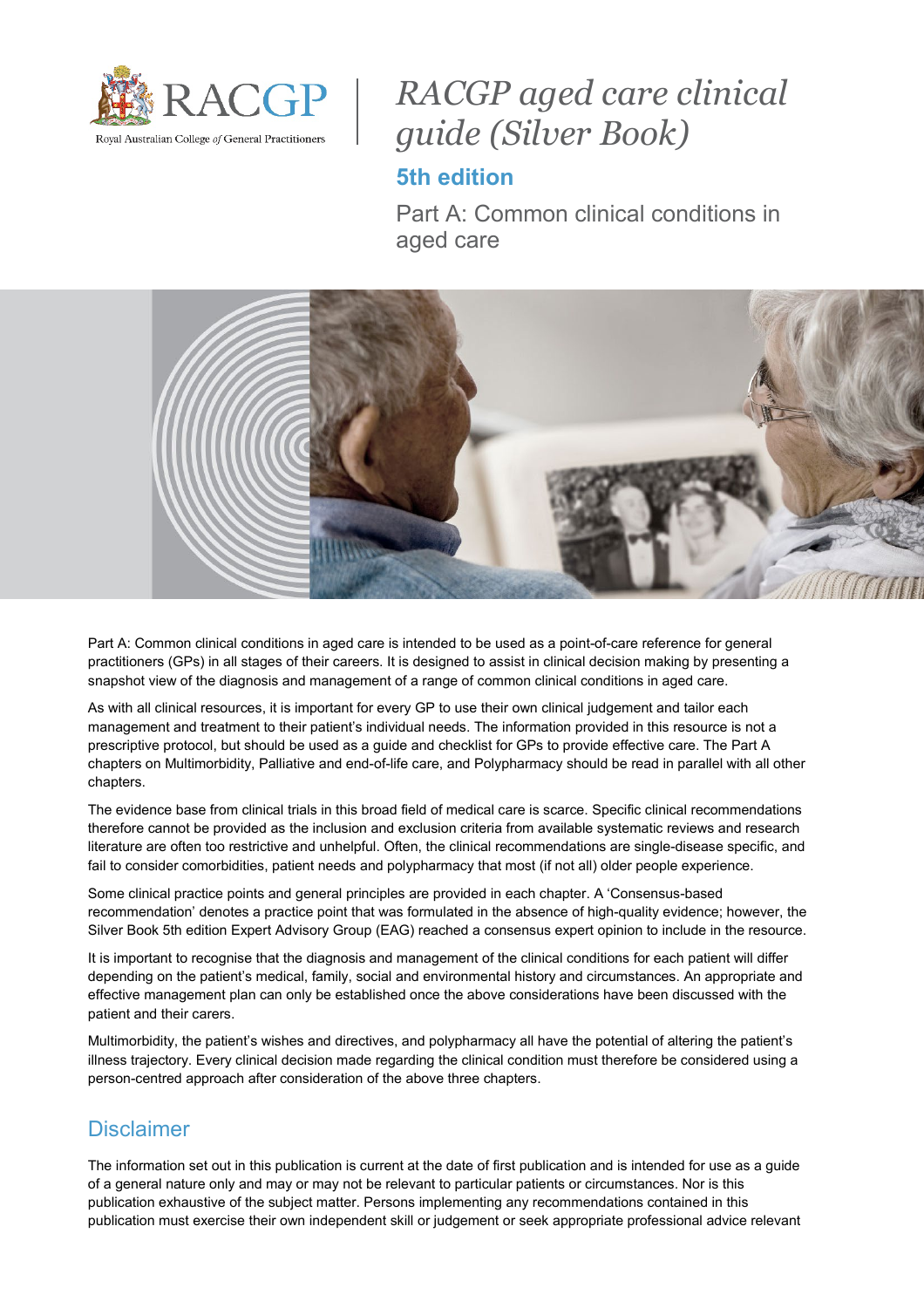to their own particular circumstances when so doing. Compliance with any recommendations cannot of itself guarantee discharge of the duty of care owed to patients and others coming into contact with the health professional and the premises from which the health professional operates.

Whilst the text is directed to health professionals possessing appropriate qualifications and skills in ascertaining and discharging their professional (including legal) duties, it is not to be regarded as clinical advice and, in particular, is no substitute for a full examination and consideration of medical history in reaching a diagnosis and treatment based on accepted clinical practices.

Accordingly, The Royal Australian College of General Practitioners Ltd (RACGP) and its employees and agents shall have no liability (including without limitation liability by reason of negligence) to any users of the information contained in this publication for any loss or damage (consequential or otherwise), cost or expense incurred or arising by reason of any person using or relying on the information contained in this publication and whether caused by reason of any error, negligent act, omission or misrepresentation in the information.

#### **Recommended citation**

The Royal Australian College of General Practitioners. RACGP aged care clinical guide (Silver Book). 5th edn. East Melbourne, Vic: RACGP, 2019.

The Royal Australian College of General Practitioners Ltd 100 Wellington Parade East Melbourne, Victoria 3002

Tel 03 8699 0414 Fax 03 8699 0400 [www.racgp.org.au](http://www.racgp.org.au/)

ISBN: 978-0-86906-543-3 (web)

First edition: *Guidelines for medical care of older persons in nursing homes*, 1995

Second edition: *Guidelines for medical care of older persons in nursing homes and hostels*, 1997

Third edition: *Medical care of older persons in residential aged care facilities*, 1999

Fourth edition: *Medical care of older persons in residential aged care facilities*, 2006

Fifth edition: *RACGP aged care clinical guide (Silver Book)*, 2019

© The Royal Australian College of General Practitioners 2019

This resource is provided under licence by the RACGP. Full terms are available at [www.racgp.org.au/usage/licence](http://www.racgp.org.au/usage/licence) In summary, you must not edit or adapt it or use it for any commercial purposes. You must acknowledge the RACGP as the owner.

*We acknowledge the Traditional Custodians of the lands and seas on which we work and live, and pay our respects to Elders, past, present and future.*

## Silver Book Expert Advisory Group

Associate Professor Morton Rawlin, AM (Chair) – General Practitioner, Macedon Medical Centre; Medical Director, Royal Flying Doctor Service (Vic); Chair, General Practice Mental Health Standards Collaborative; Member, RACGP Victoria Council; Director, Rural Workforce Agency Victoria; Past Chair, RACGP Victoria; Founding Chair, RACGP Specific Interests

Dr Frank R Jones - General Practitioner, Murray Medical Centre; Past President, RACGP; Provost, RACGP WA Council

Professor Dimity Pond – General Practitioner, Berowra Doctor Surgery; Professor of General Practice, Discipline of General Practice, School of Medicine and Public Health, Faculty of Health, University of Newcastle; Member, RACGP Expert Committee – Research; Provost, RACGP NSW&ACT Council

Dr Jenny Gowan – Consultant Pharmacist, MediCom, Medication Management Services

Dr David Lim – Geriatrician, Lyell McEwin Hospital; Representative, Royal Australasian College of Physicians

Dr Troye Wallett – General Practitioner, Co-founder and Director, GenWise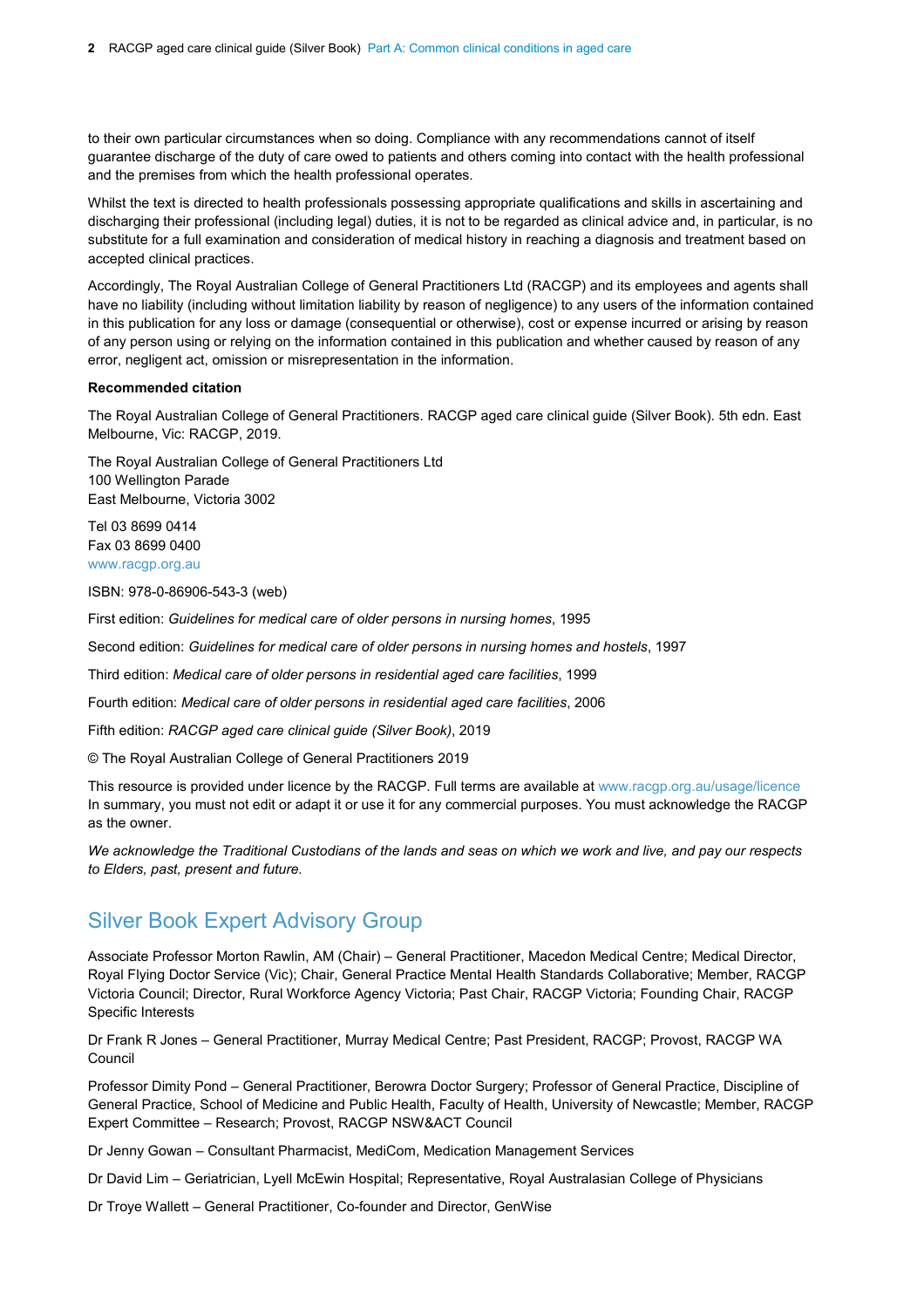Dr Michaela Kelly – General Practitioner, Capalaba General Practice; Senior Lecturer and Academic Coordinator, University of Queensland

Dr Denise Ruth – General Practitioner, Apollo Bay Medical Centre; Past Chair, Silver Book 4th edition

Dr Paresh Dawda – General Practitioner, Director and Principal, Prestantia Health; Deputy Chair, RACGP Expert Committee – Quality Care

## Conflicts of interest

This publication has been produced in accordance with the rules and processes outlined in the [RACGP Conflict of](http://www.racgp.org.au/support/policies/organisational)  [Interest](http://www.racgp.org.au/support/policies/organisational) Policy.

## **Reviewers**

The Silver Book Expert Advisory Group gratefully acknowledges the expert reviewers and representatives from the organisations who contributed scholarly feedback.

Dr Catherine Andronis – General Practitioner, AccessHC

Dr James Antoniadis – General Practitioner and Psychodynamic Psychotherapist, Kew, Victoria

Dr Adelaide Boylan – General Practitioner, Tea Tree Gully's Pioneer Medical Centre; Lecturer in Simulation, University of Adelaide

Scientia Professor Henry Brodaty – Scientia Professor, Ageing and Mental Health, University of New South Wales; Consultant Psychogeriatrician, Aged Care Psychiatry and Head of the Memory Disorders Clinic, Prince of Wales Hospital; Director, Dementia Collaborative Research Centre (Assessment and Better Care); Co-Director, Centre for Healthy Brain Ageing at UNSW; President, International Psychogeriatric Association

Dr Paul Burgess – Member, RACGP Expert Committee – Quality Care; Clinical Director, Coordinated Care, Strategic Primary Health Care, Top End Health Service

Associate Professor Alvin Chong – Principal Dermatologist, Ivanhoe Dermatology Clinic; Dermatologist, St Vincent's Hospital; Associate Professor, University of Melbourne; Head, Transplant Dermatology Clinic, Skin and Cancer Foundation Victoria

Dr Philip Clarke – Dermatologist, Launceston Dermatologist; Visiting Medical Practitioner (Dermatology), Launceston General Hospital; Clinical Lecturer (Dermatology), University of Tasmania

### **Continence Foundation of Australia**

Associate Professor Charlie Corke – President, College of Intensive Care of Australia and New Zealand; Intensive Care Specialist, Barwon Health

Dr Gary Deed – Member, RACGP Expert Committee – Quality Care; Chair, RACGP Specific Interests – Diabetes Network; Adjunct Senior Research Fellow, Monash University

### **Dementia Australia**

Dr Jagdeesh Singh Dhaliwal – Member, RACGP Expert Committee – Quality Care; General Practitioner and Clinical Director, Aged Care GP

Professor Peter Ebeling, AO – Head, Department of Medicine, School of Clinical Sciences, Monash Health; Director, Australian Institute of Musculoskeletal Science

Dr Rohan Elliott – Senior Pharmacist, Aged Care and Research, Austin Health; Adjunct Associate Professor, Monash **University** 

Dr Paul Fishburn – General Practitioner and Founder, Skin Cancer Centre

Dr Matthew Grant – Palliative Medicine Physician, St Vincent's Hospital; Research Fellow, VCCC Palliative Medicine Research Group

Professor Malcolm Hopwood – Ramsay Health Care Professor of Psychiatry, University of Melbourne; President, Asian Federation of Psychiatric Associations; Past President, Royal Australian and New Zealand College of Psychiatrists